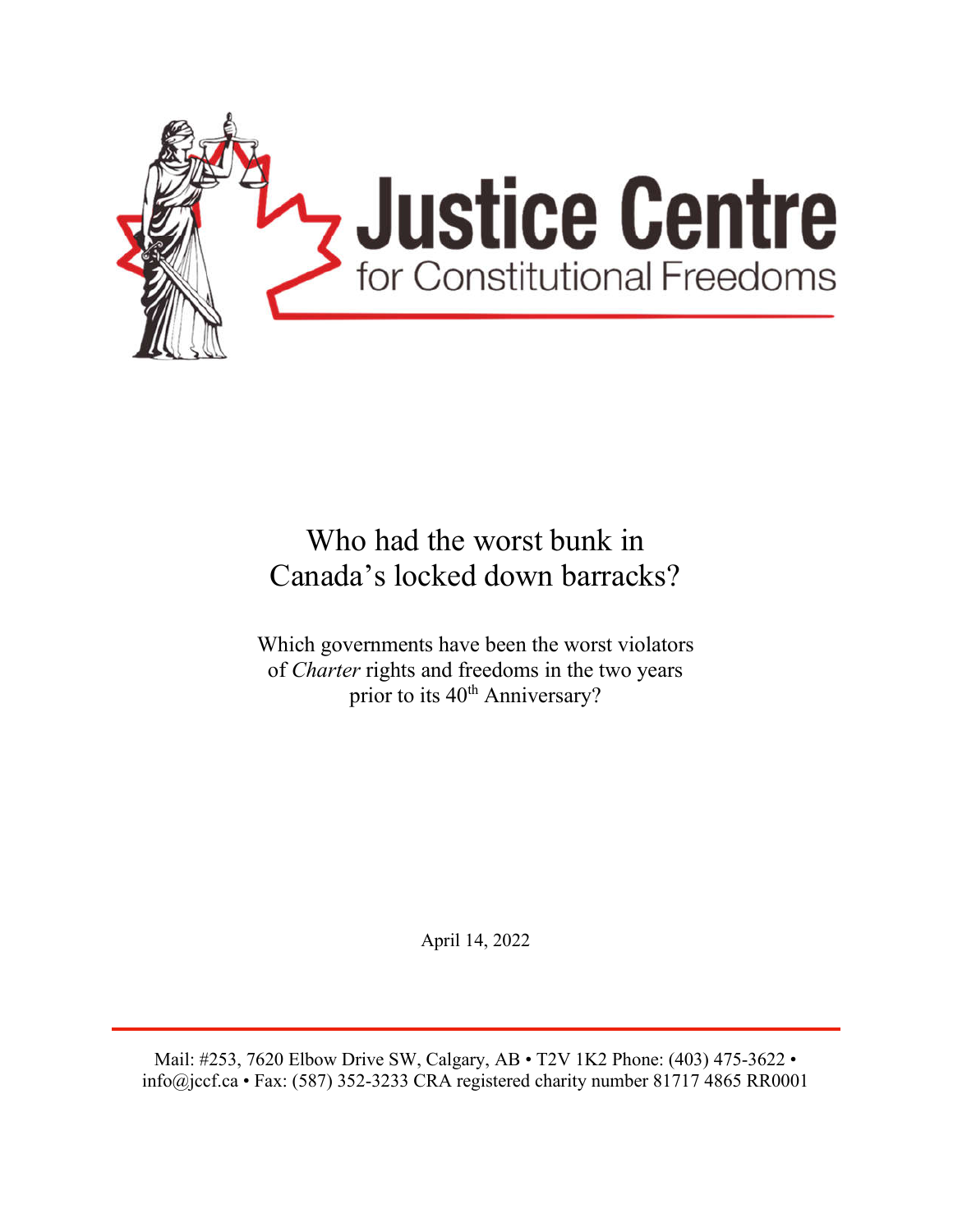# **Table of Contents**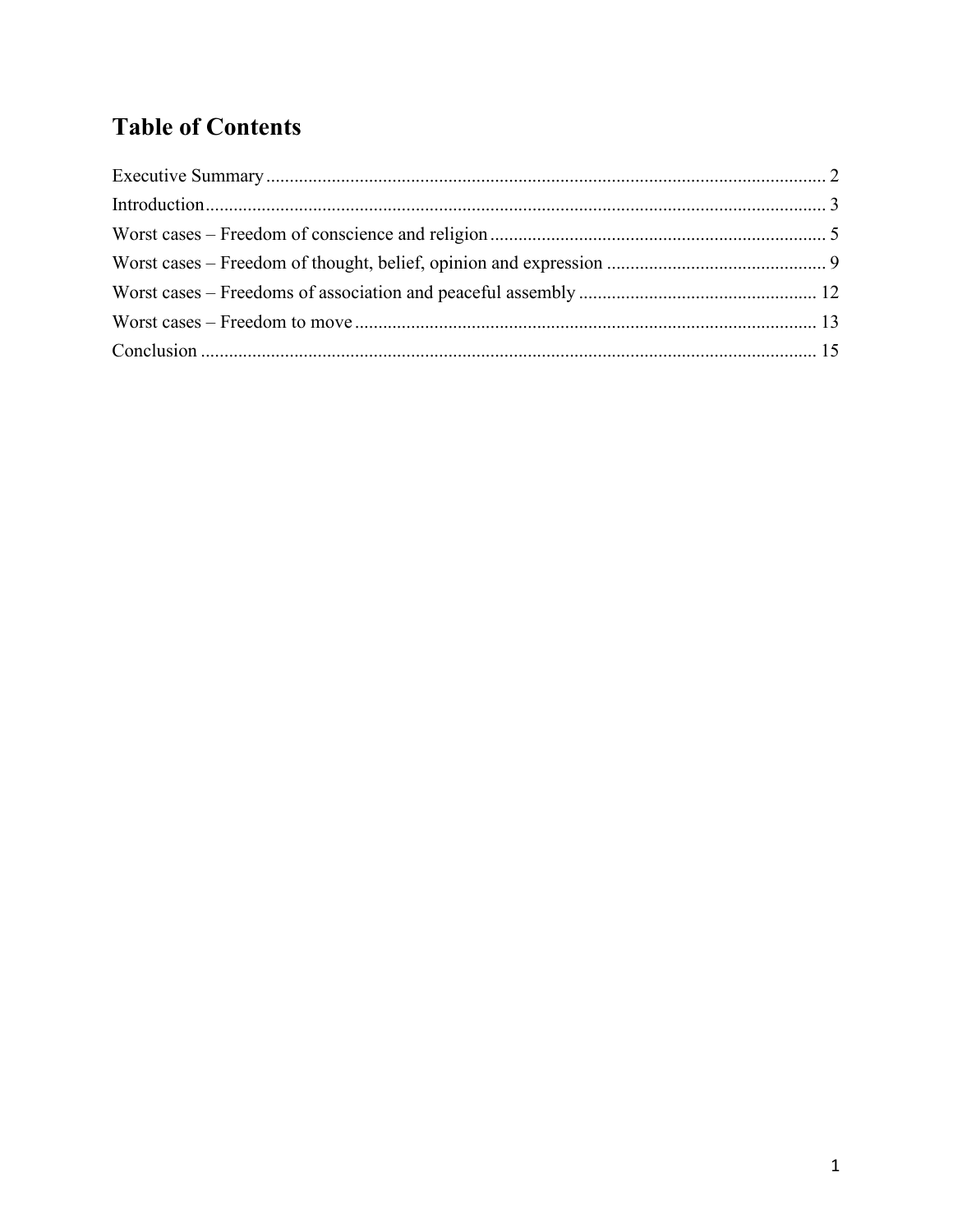## **Executive Summary**

On April 17, 2022, Canadians will mark the 40th anniversary of the *Canadian Charter of Rights and Freedoms* becoming part of Canada's Constitution. Sadly, the anniversary is marred by two years of *Charter* rights and freedoms violations, perpetrated by its federal and provincial governments during which Canada became in many ways more like a police state than the "free and democratic society" which the *Charter* sets out as its ideal.

When the Covid pandemic first began, all Canada's provincial governments initially violated Canadians' *Charter* rights in much the same way. As time went by however, provincial government responses became increasingly varied, as did the experiences of Canadians living with them.

Quebec's *Charter* violations were arguably the worst, including curfews, travel restrictions and serious violations of religious freedom. B.C. and Manitoba also seriously infringed *Charter* religious freedoms, with B.C. closing churches for an astonishing 14 months. But while Manitoba also violated mobility rights, its church closures were measured in weeks, not months. After Quebec and B.C., Manitoba was the third-worst place to be.

Canadians living in Ontario had a somewhat easier time of it. That said, lengthy provincial stayat-home orders, intended by Premier Doug Ford to be enforced with random police stops, showed an alarming government comfort with Soviet-style enforcement. Ontario's mutual border closures with Manitoba and Quebec also violated Canadians' *Charter* right to move. The province prosecuted and fined some pastors and congregations which defied public health orders, but unlike Alberta, at least did not jail anyone. No province closed its schools for longer than Ontario.<sup>1</sup> Yet Ontario avoided some of the worst excesses of other provinces.

<sup>1</sup> https://ottawacitizen.com/news/local-news/study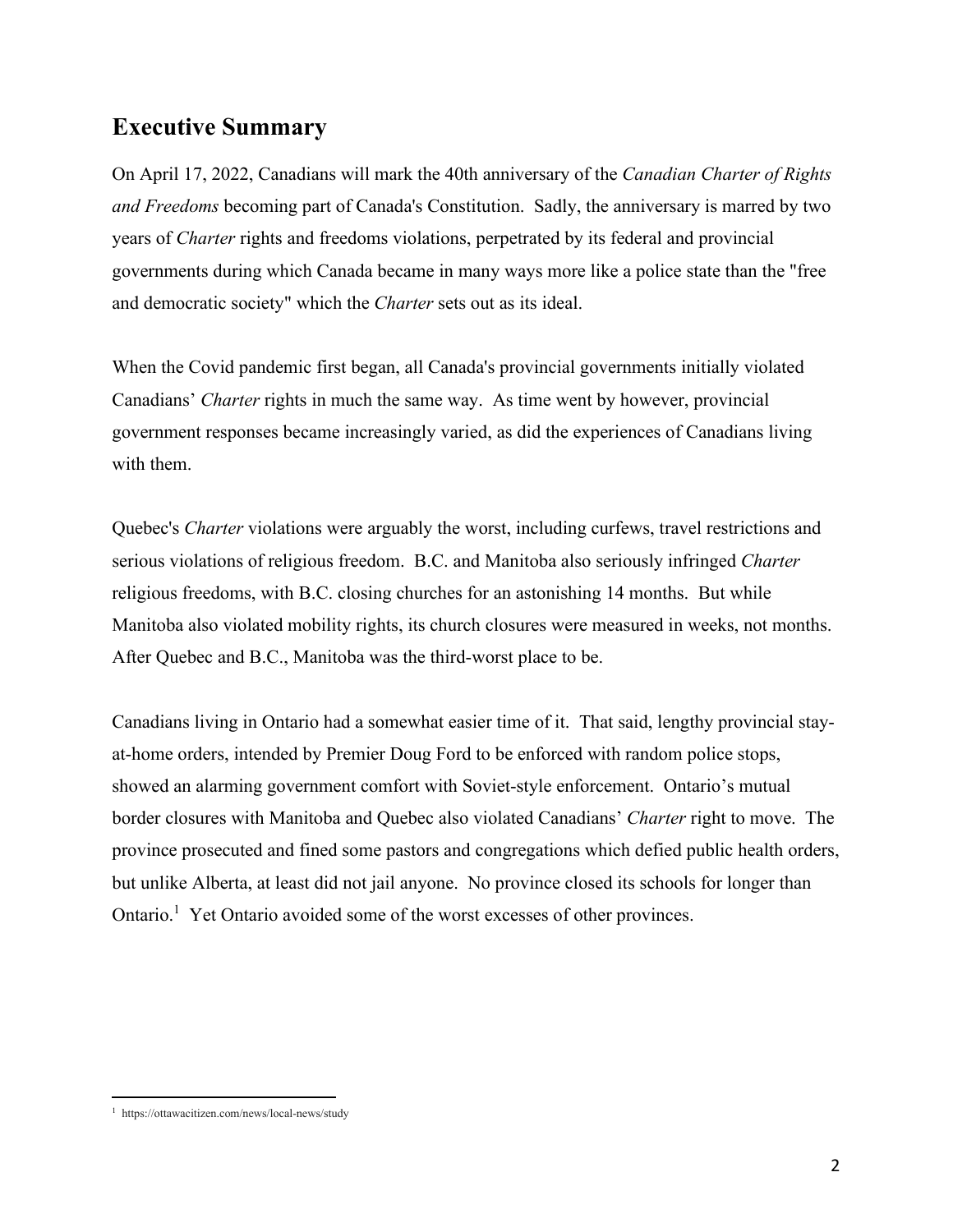Within the so-called 'Atlantic Bubble' of Nova Scotia, New Brunswick, Newfoundland and Labrador and Prince Edward Island, Canadians could travel inside this region without needing to self-isolate,<sup>2</sup> but severe hardship was imposed on those needing to work in other provinces.

In Saskatchewan and Alberta, centre-right premiers were less committed to lockdowns, inclined to impose them later and lift them earlier. Measures issued elsewhere as orders were sometimes just issued as recommendations in Alberta. It is also notable that at a time when nearby B.C. had closed houses of worship completely, neither Alberta nor Saskatchewan prohibited in-person worship entirely.

Conversely, Alberta was the only province to jail pastors. The jailing of pastors was the direct result of a provincial government policy decision to seek and obtain court injunctions rather than relying on regular law enforcement. Jailed pastors were deprived of their *Charter* right to life, liberty and security of the person, for having exercised their *Charter* freedoms of conscience, religion, expression, association and peaceful assembly. Apart from this serious issue of jailing pastors, it could be said that Alberta's violations of *Charter* rights and freedoms were the least oppressive or the least egregious in Canada.

All-in-all, it appears that Saskatchewan's violations of Charter rights and freedoms were the least severe in Canada. If true, this is no cause for Saskatchewan or its people to celebrate, because in every Canadian province the "two weeks to flatten the curve" became two years to flatten our freedoms. 3

## **Introduction**

The *Canadian Charter of Rights and Freedoms* states Canada is founded upon principles that recognize the 'supremacy of God and the rule of law.'

Section 2 sets out four 'fundamental' freedoms, those of:

a) conscience and religion;

<sup>&</sup>lt;sup>2</sup> The Atlantic Travel Bubble was established in July 2020, but broke up in November when cases of Covid started to rise in Nova Scotia and New Brunswick, and PEI withdrew.

<sup>3</sup> https://www.jccf.ca/wp-content/uploads/2022/03/2022-03-14-Two-years-to-flatten-our-freedoms.pdf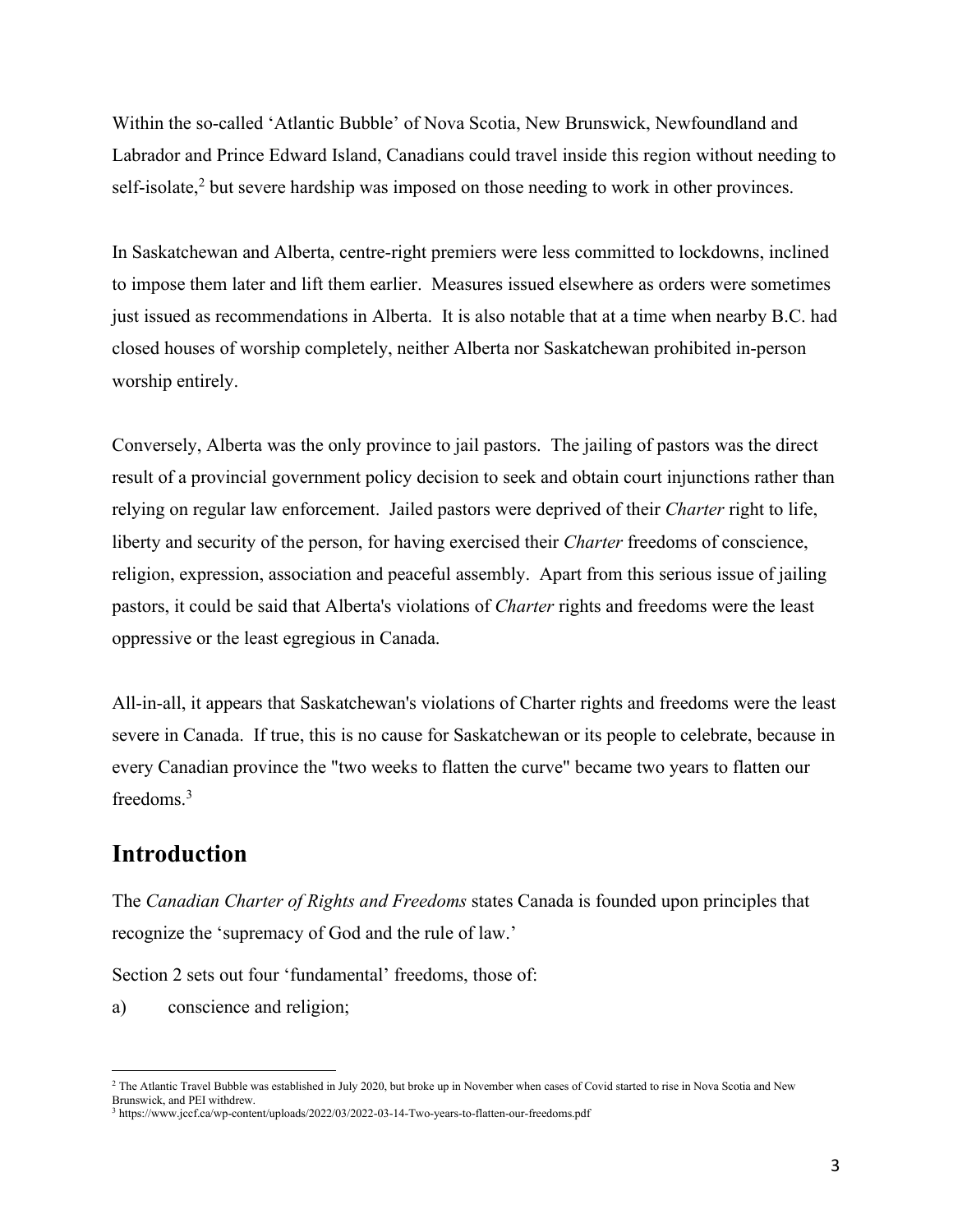b) thought, belief, opinion and expression, including freedom of the press and other media of communication;

c) peaceful assembly; and

d) association.

Section 6 sets out the rights to move freely and gain a livelihood:

Every citizen of Canada has the right to enter, remain in and leave Canada.

Every citizen of Canada and every person who has the status of a permanent resident of Canada has the right

o to move to and take up residence in any province; and

o to pursue the gaining of a livelihood in any province.

Section 1 of the *Charter* subjects these rights and freedoms to 'such reasonable limits prescribed by law as can be demonstrably justified in a free and democratic society.' This clause is very much a matter of interpretation, with some judges placing a higher value on individual freedoms than other judges. 4

Given that Covid was the same virus across Canada, it is surprising how government responses to it varied around the country. British Columbia, for example, famously kept restaurants open but banned indoor worship, while Alberta closed restaurants but kept churches open, albeit with attendance limits. (Of course, Alberta also jailed pastors who did not conform to public health orders, an extreme remedy that even in directly comparable circumstances, no other province found necessary.) Some provinces excluded outsiders, others did not. At a time when Nova Scotia proclaimed itself to be focussed on controlling transmission, it permitted indoor gatherings of up to 100 people. On the other hand, Quebec imposed (and enforced) overnight curfews from 8:00 p.m. to 5:00 a.m., the only province to do so.

As a citizen of this country, one's experience of government's heavy hand differed significantly, according to where one lived. Indeed, many Canadians felt their country was becoming deeply authoritarian, a police state even. Even the supine CBC, generally a reliable conduit for the

<sup>4</sup> https://www.jccf.ca/wp-content/uploads/2019/05/Judicial-Freedom-Index-2019.pdf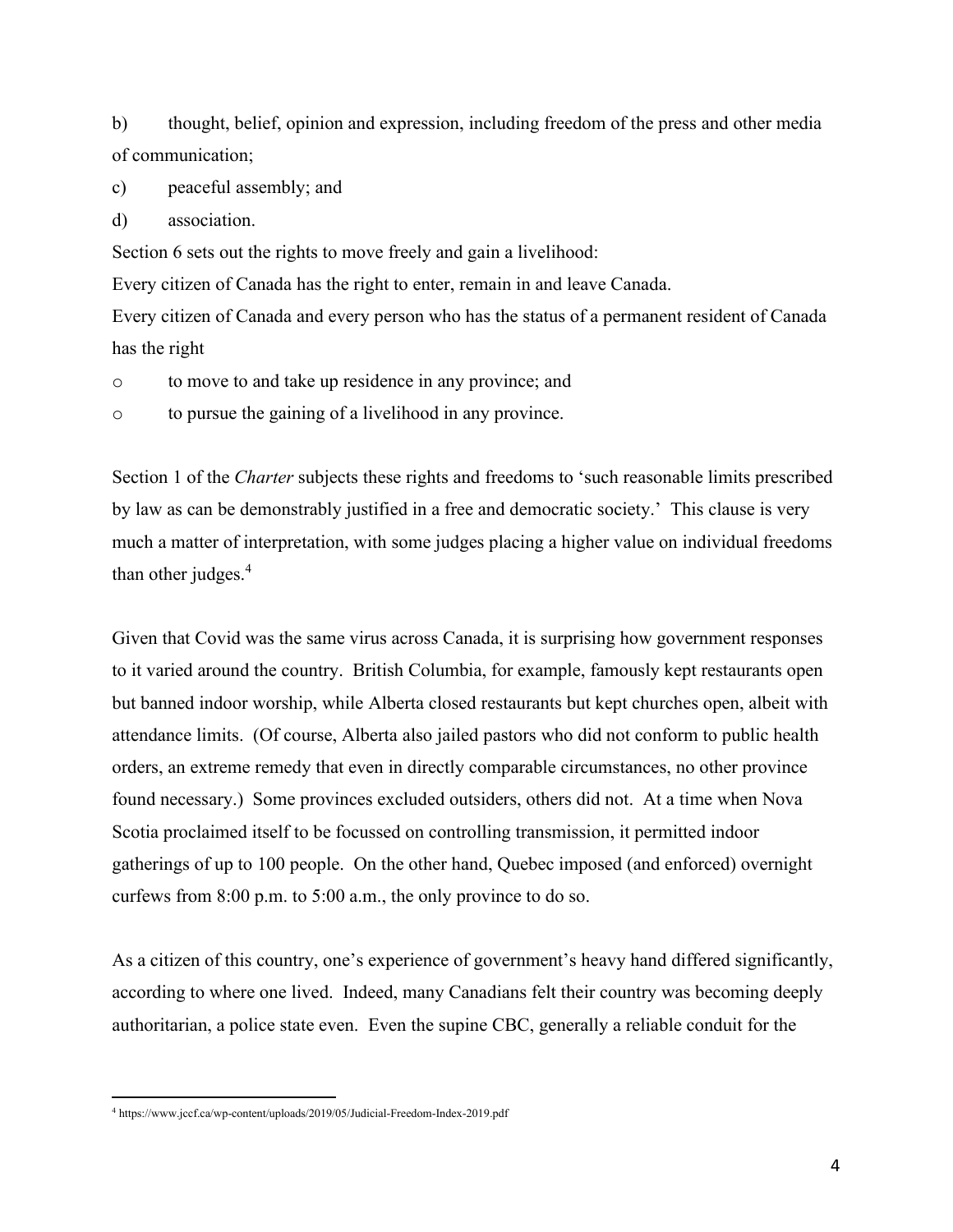government narrative *du jour*, published a thoughtful article<sup>5</sup> on how far the violation of personal freedoms could be justified.<sup>6</sup>

While this paper concentrates on the provinces, it is clear that Prime Minister Trudeau's federal government has set itself apart for its blatant and ongoing disregard of the *Charter*. Mandatory hotel quarantine confinements, the imposition of vaccine mandates for federally regulated workers like truckers, the continued ban of unvaccinated Canadians from air travel, the violent suppression of peaceful protesters in Ottawa, and the egregious freezing of citizen's bank accounts would all push the federal government to the top of the list if it were to be included. However, with this paper we limit ourselves to a provincial focus.

In what follows, and with the 40<sup>th</sup> anniversary of the *Canadian Charter of Rights and Freedoms* in mind, we consider which *Charter* freedoms were most seriously abused, and which provinces most thoroughly abused Canadians' constitutional freedoms.

Nowhere do we see the kind of respect that *Charter* freedoms deserve. However, in the lockeddown Canadian barracks, some billets were worse than others.

#### **Worst cases – Freedom of conscience and religion**

Freedom of conscience and religion is the first freedom that is mentioned in the *Charter*, suggesting it may be the most foundational right of all, perhaps even more crucial than the tremendously important freedoms to speak, associate, assemble and travel. Although more than two thirds of Canadians over the age of 15 still claim a religious affiliation, $\frac{7}{1}$  health administrators and politicians treated religious observance – regardless of its object of worship – more as a hobby of diminishing popularity, than as an expression of humanity's most profound quest for meaning and redemption.

<sup>5</sup> https://www.cbc.ca/news/opinion/opinion-charter-rights-freedoms-covid-1.5508222

<sup>6</sup> The CBC's authors concluded of course that anything could be justified, except a provincial government using the notwithstanding clause.

<sup>7</sup> Statistics Canada: https://www150.statcan.gc.ca/n1/daily-quotidien/211028/dq211028b-eng.htm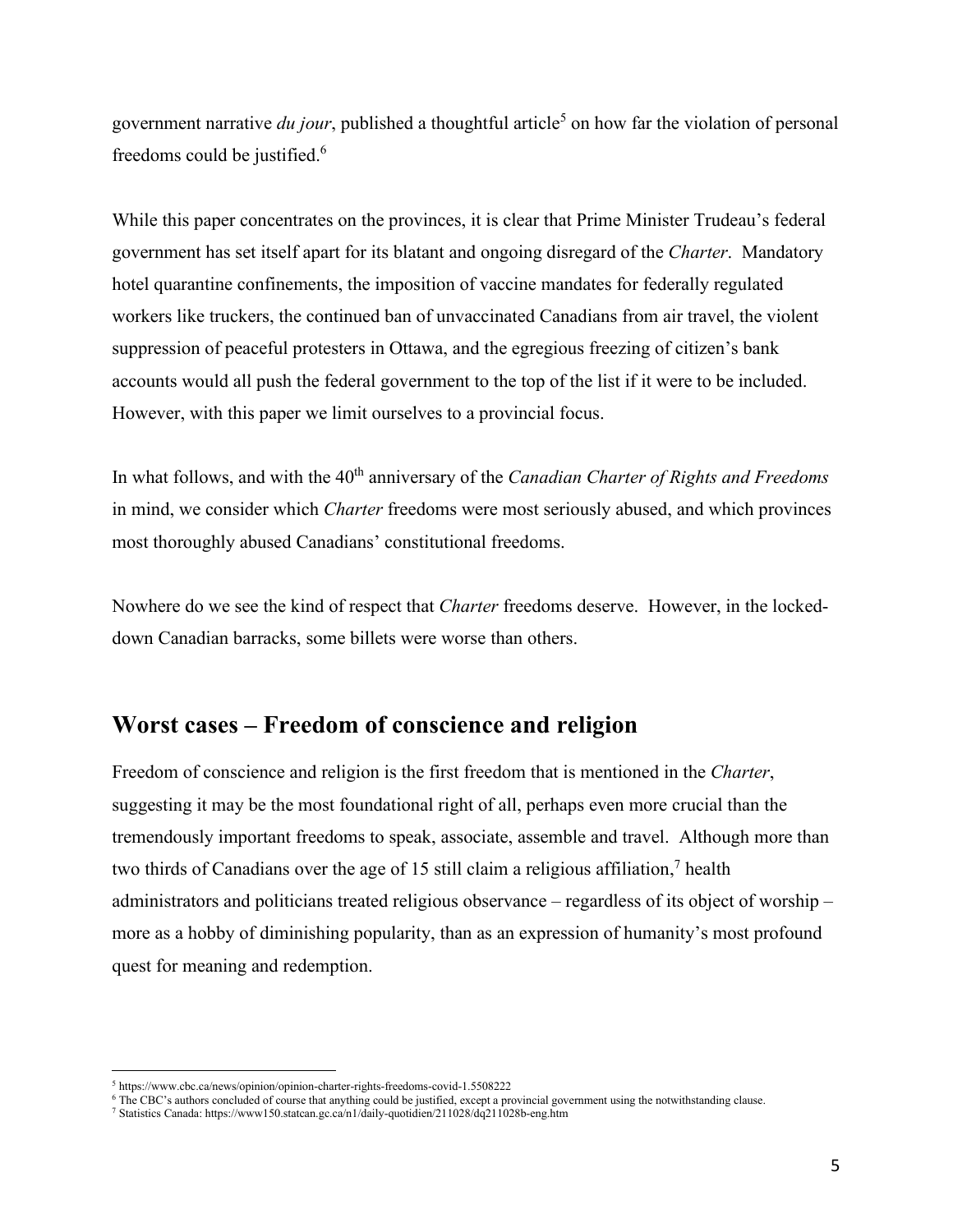Nevertheless – and perhaps not surprisingly – officials in many parts of Canada holding such a diminished opinion of the value of humanity's relationship with the divine, found closing houses of worship would be consistent with closing other venues where people gathered, such as theatres, sports stadia, gymnasiums and restaurants. As a result, buildings used for religious gatherings were variously closed, or had access severely limited.

For example, British Columbia ordered houses of worship to be closed, and they were closed for 14 months. All provinces placed some kind of limitation upon religious observance of course, but B.C.'s blanket, lengthy, all-purpose closure was a unique interpretation of the supposed science behind Canada's Covid response.

Sometimes the religious convictions of parishioners compelled them to gather for in-person worship despite the prohibition on such gatherings. $8$  By the end of October 2021, 2,335 tickets had been handed out in B.C. for violation of public health orders, that is by holding in-person worship services.<sup>9</sup> Fines totalled \$1.58 million, although not all fines were ultimately paid.<sup>10</sup>

The ironies here should have embarrassed the government, of course.

 More people would typically visit big-box stores and warehouses such as Costco than would be likely to visit all but the largest churches. Yet, B.C. allowed these to remain open, albeit with reduced capacity: five square metres per customer. As Pastor Sam Chua of Westlynn Baptist Church in North Vancouver wrote,

*"How is transmission risk any different when multiple tables of people are listening to a live band playing in a pub, separated by two to three metres (as permitted in your [i.e. Dr. Bonnie Henry's] orders), compared to when multiple families are listening to a pastor lead a church service, separated by two to three metres (as currently prohibited)?11*

<sup>8</sup> https://www.nelsonstar.com/news/b-c-issued-2335-covid-19-tickets-over-14-months-but-not-all-ended-in-paid-fines/

<sup>9</sup> *Ibid.*. <sup>10</sup> *Ibid.*

<sup>11</sup> https://churchforvancouver.ca/easter-creativity-some-grumbling-greet-modest-changes-to-covid-19-order/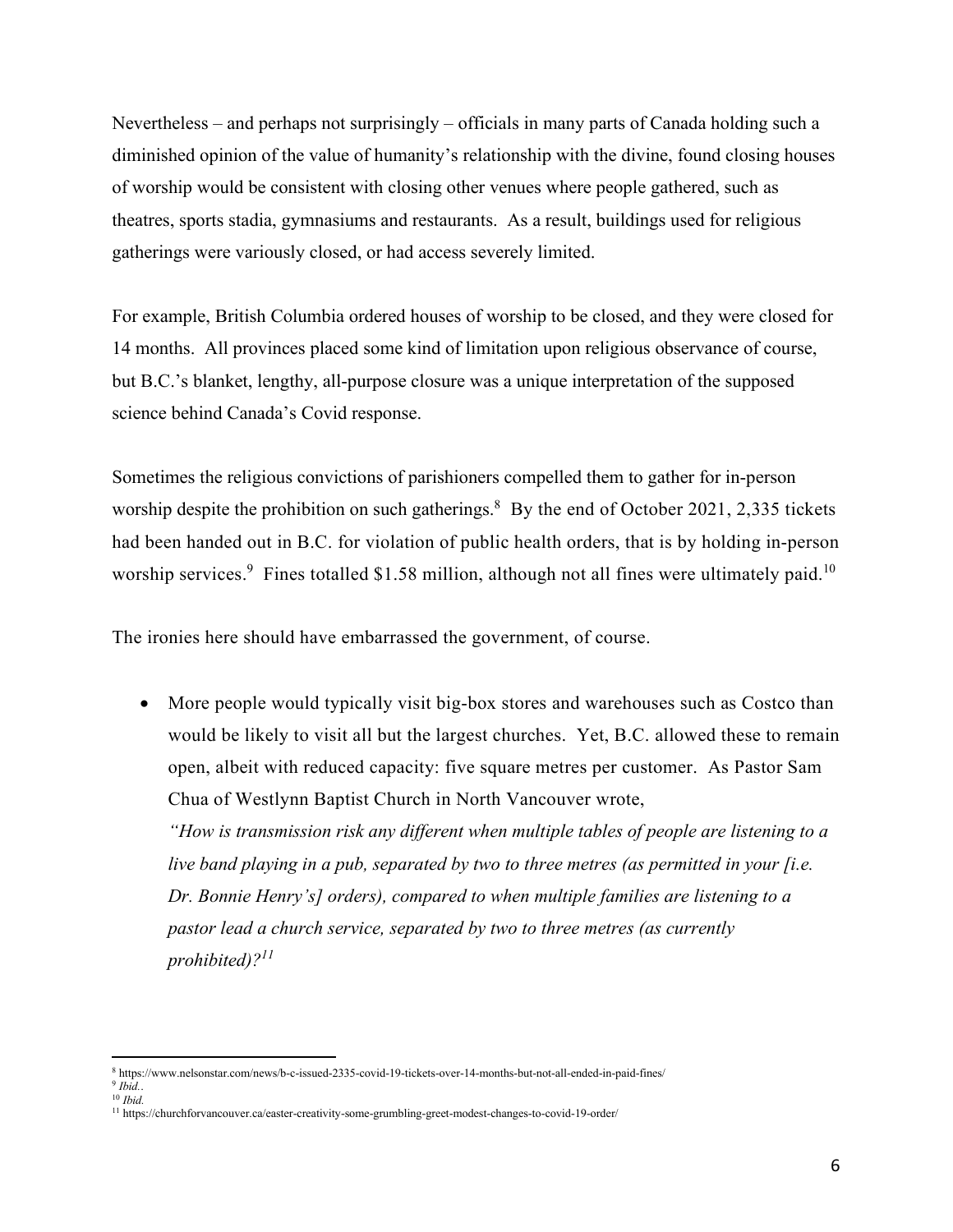- Cannabis stores were considered essential and allowed to remain open, while houses of worship closed.
- Even as B.C. was closing churches, it allowed restaurants to remain open. This might not have been so surprising, except that across the Alberta border, restaurants were closed and churches (with some infamous exceptions) remained open.
- $\bullet$  Indoor low-intensity workout classes were permitted in B.C. with up to 25 persons, while not even 10 persons could gather for worship, indoor or outdoors.

Like Quebec, B.C. permitted its Northern Health Region to make attendance at a house of worship conditional upon vaccination.<sup>12</sup> B.C. was the last province to remove restrictions altogether, which it finally did on  $1<sup>st</sup>$  April, 2022.<sup>13</sup>

In Alberta, three pastors acting on their conviction that restrictions on worship exceeded the authority of government, continued holding services that did not conform to Alberta Health Services orders limiting attendance and requiring masks and social distancing.

- James Coates, of GraceLife Church *(sic)<sup>14</sup>*in Spruce Grove (Edmonton)
- Tim Stephens Fairview Baptist Church<sup>15</sup> (Calgary)
- Artur Pawlowski<sup>16</sup> of the Street Church and the Cave of Adallum (Calgary)

Pastors Coates and Stephens were both charged with exceeding capacity limits. Pastor Coates spent a month in jail, while Pastor Stephens served three days before the Alberta Crown took the position that his arrest was 'unlawful.<sup>17</sup> Pastor Pawlowski had been arrested before for holding religious services without following public health rules, and in October 2021 was fined \$23,000 and handed 18 months probation.<sup>18</sup>

<sup>12</sup> https://bc.ctvnews.ca/in-person-faith-services-permitted-in-b-c-s-northern-health-with-proof-of-covid-19-vaccination-1.5702392

<sup>&</sup>lt;sup>13</sup> https://www2.gov.bc.ca/gov/content/covid-19/info/restrictions

<sup>14</sup> https://www.christianitytoday.com/news/2021/february/canada-pastor-jail-arrest-gracelife-church-covid-order.html

<sup>&</sup>lt;sup>15</sup> https://wng.org/sift/canadian-pastor-jailed-over-pandemic-violations-1623792755

<sup>&</sup>lt;sup>16</sup> https://lynnwoodtimes.com/2022/02/23/pawlowski-trucker-convoy/

<sup>&</sup>lt;sup>17</sup> https://www.jccf.ca/pastor-tim-stephens-freed-from-alberta-

jail/#:~:text=Pastor%20Stephens%20was%20in%20jail,that%20his%20arrest%20was%20unlawful.

<sup>18</sup> https://calgary.ctvnews.ca/calgary-pastor-brother-avoid-jail-time-fined-33k-for-violating-health-orders-1.5621579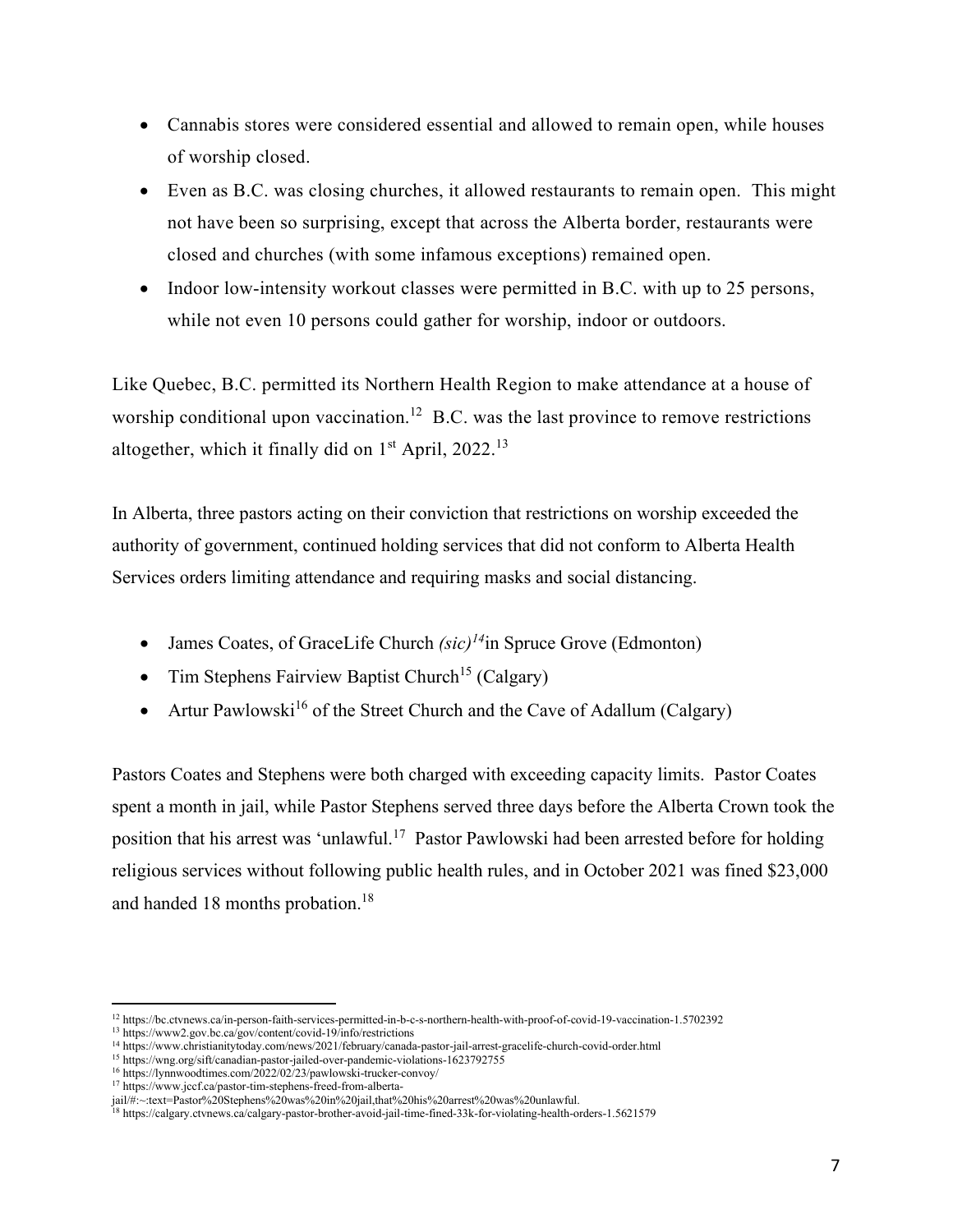Operating under AHS instructions, police padlocked their churches and arrested the pastors. All were jailed. Pastor Coates was held for more than a month, much of this time in solitary confinement with only one other cell mate, and very limited times outside of his cell.<sup>19 20</sup> He was also fined  $$1,500.<sup>21</sup>$ 

Ontario also prosecuted some pastors who defied public health orders, whose congregations were fined. Only Alberta jailed them, and in this respect Alberta exceeded B.C. and every other province in infringing religious and conscience rights.

It was the Government of Quebec however, that was easily the least respectful of *Charter* freedoms in general, and religious freedom in particular. Quebec took the remarkable step of mandating its vaccine passport<sup>22</sup> for church attendance,<sup>23</sup> thereby usurping the position of a religious body in determining who might worship and who may not. As of  $20<sup>th</sup>$  December  $2021<sup>24</sup>$  passports were required in Quebec for entry into places of worship for all persons aged 14 to 75 years. Verification had to be done using the VAXICODE app along with presentation of photo identification and the maximum number of people was limited to just half the capacity of the place of worship, and only to a maximum of 250 people. So even a large worship space with capacity for 2,000 people or 1,000 people was limited to having only 250 people attend.

Popular commentator Father Raymond de Souza recognized this unique escalation of state intrusion upon religious freedom, commenting in the National Post:

*"With this rule change, the Quebec government is moving into new territory. No longer is it regulating how many people can come to church, as all provinces have throughout the pandemic, or how they are to be arranged (physical distancing and the like), but who can enter the house of God at all. That is different in kind and not just degree… a blanket prohibition on the unvaccinated in houses of worship, independent of any other factor, gives the state the right to segregate a congregation. That is simply beyond its competence."<sup>25</sup>*

<sup>19</sup> https://edmonton.ctvnews.ca/trial-of-alberta-pastor-accused-of-flouting-covid-19-health-measures-to-resume-june-7-

<sup>1.5413458#:~:</sup>text=Coates%20was%20released%20on%20March,rules%20over%20gathering%20and%20masking.

<sup>20</sup> https://www.todayville.com/calgary/pastor-james-coates-in-jail-for-one-more-sunday-erin-coates-releases-statement/ <sup>21</sup> https://edmontonjournal.com/news/local-news/gracelife-pastor-james-coates-handed-1500-fine-will-be-able-to-leave-jail

<sup>22</sup> https://montreal.ctvnews.ca/covid-19-vaccine-passports-officially-in-effect-in-quebec-1.5569166

<sup>23</sup> https://ici.radio-canada.ca/rci/en/news/1848285/quebec-government-tightens-public-health-measures-as-covid-19-cases-soar

<sup>24</sup> https://cdn-contenu.quebec.ca/cdn-contenu/sante/documents/Problemes\_de\_sante/covid-19/mesures-en-vigueur.pdf?1639698465

<sup>&</sup>lt;sup>25</sup> https://nationalpost.com/opinion/raymond-j-de-souza-o-come-all-ye-faithful-faithfully-vaccinated-that-is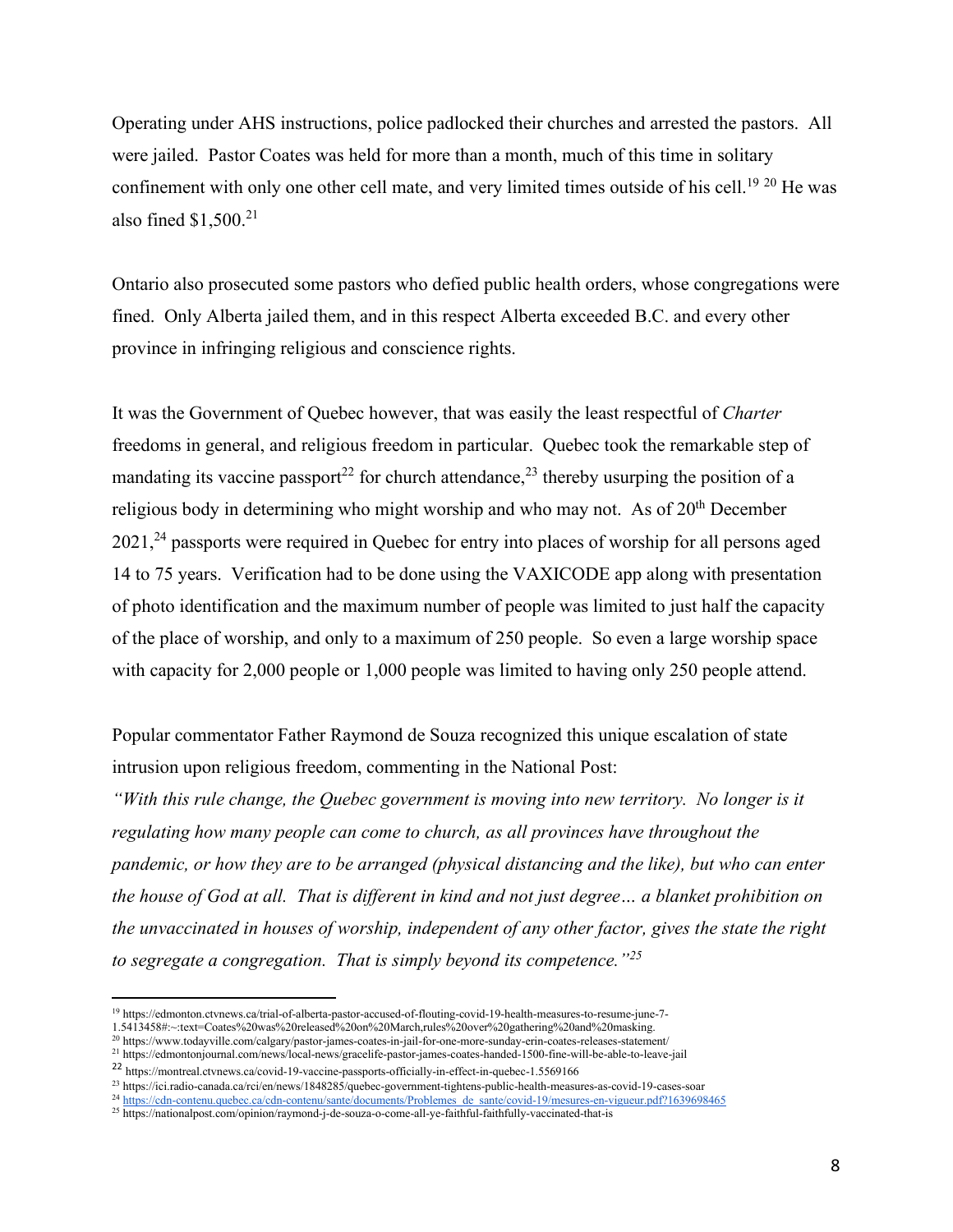#### **Worst cases – Freedom of thought, belief, opinion and expression**

Within a month of governments imposing lockdowns, Canada's federal government revealed more than a passing interest in restricting freedom of expression. In April 2020, the CBC quoted<sup>26</sup> Privy Council President Dominic LeBlanc as stating that the federal government was considering laws to make it an offence to knowingly spread "misinformation" that could harm people. That particular proposal appears to have been stillborn, as no such legislation was actually introduced. However, the fact that this proposal was even floated reveals how little regard for *Charter* freedoms there appears to be within the federal government. Quite apart from the obvious Big Brother considerations, Canada's governments together have such a miserable record of delivering consistent, accurate information during the pandemic,  $27$  that they would have no credibility in determining what was misinformation, disinformation or accurate information.

Perhaps this legislation was not pursued because, at the provincial level, Colleges of Physicians and Surgeons aggressively silenced off-message voices by threatening doctors who expressed public disagreement with any or all of the official narrative as promoted by government and media.

Colleges of Physicians and Surgeons are government bodies established under provincial legislation to regulate the practice of medicine. In order to practice medicine, physicians are obliged to be members in good standing of their provincial College.

Prior to 2020, the Colleges generally limited their policing to ethical matters. For example, Colleges would discipline a doctor for having sex with his patient, or for being influenced by financial gain in the prescribing of certain drugs or treatments, or for violating the sacred principle of informed consent, or for failing to treat his patients with kindness and respect.

Prior to 2020, Colleges did not participate in scientific debates about medical issues such as the circumcision of baby boys or the controversial "liberation therapy" for multiple sclerosis. Prior

<sup>26</sup> https://www.cbc.ca/news/politics/covid-misinformation-disinformation-law-1.5532325

<sup>27</sup> https://www.jccf.ca/published\_reports/two-weeks-to-flatten-the-curve-two-years-to-flatten-our-freedoms/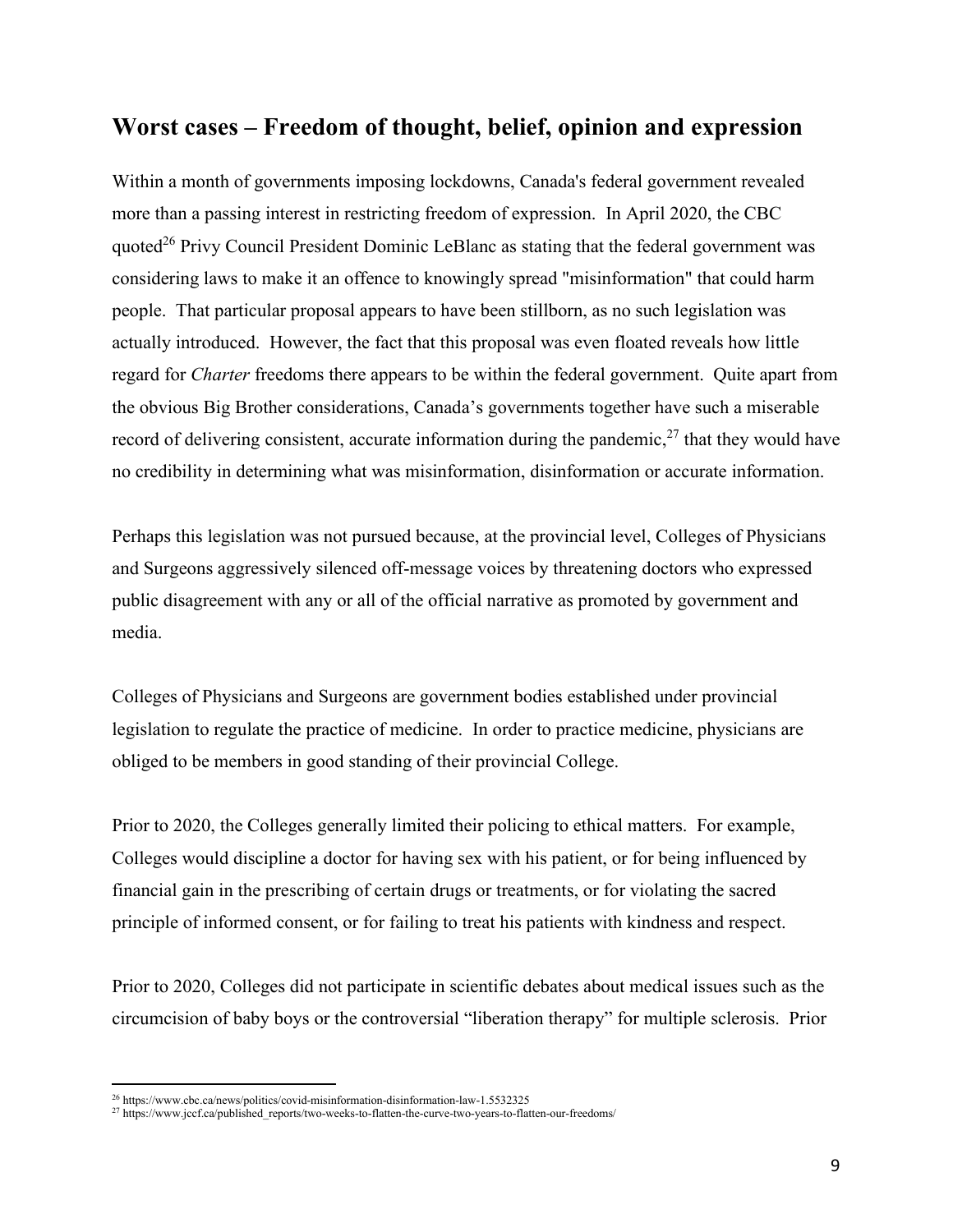to 2020, Colleges did not see themselves as arbiters of medical or scientific truth, let alone exert their power as such. With the exception of prohibiting barbaric practices like female genital mutilation, Colleges did not force doctors to prescribe (or to refrain from prescribing) specific drugs or other treatments. Colleges respected the professional judgment of doctors to engage in the common and completely unremarkable practice of prescribing drugs "off-label." The label has nothing to do with clinical practice; it only regulates what a drug can be advertised for. Once a drug is being manufactured, physicians can use it for whatever is supported by the medical literature which chronicles the ongoing scientific debate about diseases and their treatment. For example, trazodone was originally developed as an anti-depressant but today is more often prescribed off-label as a remedy to fight insomnia.

But since 2020, Colleges have used their power to promote and enforce the government-andmedia narrative: Covid is as bad as the Spanish Flu of 1918 and threatens everyone; there are no treatments available for Covid to prevent hospitalization; lockdowns save many lives and inflict only minimal harm on public health; the new Covid mRNA vaccines are safe and effective. Provincial Colleges have now assumed the role of arbiters of correct thought regarding Covid, lockdowns and vaccines. As a result, several doctors have been sanctioned, have lost hospital privileges or have been outright fired for holding and advocating opinions that deviated from the official line.

A case in point would be that of B.C. physician Dr. Stephen Malthouse. Dr. Malthouse published his opinion that Covid was no more deadly than influenza (with which it does indeed have much in common.)<sup>28</sup> He also asserted that vaccines are more dangerous than the virus itself. In June 2021 he was reprimanded by the provincial college for making public his opinions.29 The College campaign against him ramped up after he directly challenged B.C. Provincial Health Officer Bonnie Henry in an open letter earlier that year. More recently, the College has suspended Dr. Malthouse's licence to practice.<sup>30</sup>

<sup>28</sup> https://www.jccf.ca/published\_reports/covid-versus-the-spanish-flu-of-1918-does-the-virus-merit-the-governments-response/

 $29$  who in 2021 was reprimanded by the provincial college for stating his opinion

<sup>30</sup> https://www.cbc.ca/news/canada/british-columbia/b-c-doctor-suspended-for-spreading-covid-19-misinformation-1.6400737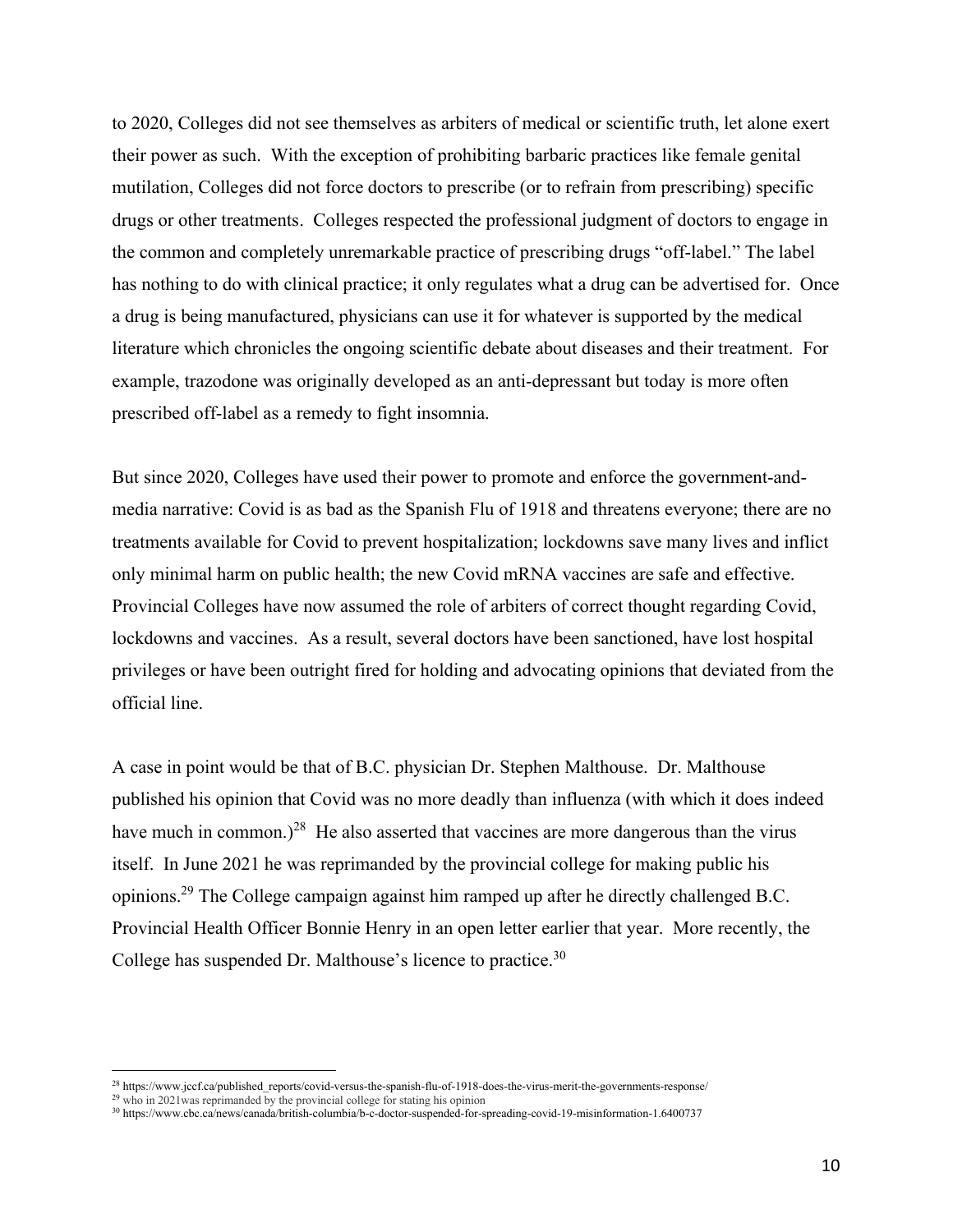Other B.C. doctors meanwhile, have been warned by the College in a joint statement $31$  with the First Nations Health Authority that spreading what the College deems to be 'misinformation' could result in professional discipline.<sup>32</sup>

A similar case was that of Dr. Francis Christian, Clinical Professor of General Surgery at the University of Saskatchewan and a practising surgeon in Saskatoon. In 2021, Dr. Christian was suspended from all teaching responsibilities and fired from his position with the University of Saskatchewan as of September 2021.<sup>33</sup> Dr. Christian had been a surgeon for more than 20 years and had begun working in Saskatoon in 2007. He was appointed Director of the Surgical Humanities Program and Director of Quality and Patient Safety in 2018 and co-founded the Surgical Humanities Program. Dr. Christian is also the Editor of the Journal of The Surgical Humanities.

His crime was arguing publicly<sup>34</sup> on June 17, 2021, against injecting children with the new Covid vaccine. (Dr. Christian is himself vaccinated and recommends vaccination for others.) His concern was about informed consent: a patient should always be "fully aware of the risks of the medical intervention, the benefits of the intervention, and if any alternatives exist to the intervention. ... "This should apply particularly to a new vaccine that has never before been tried in humans… before the vaccine is rolled out to children, both children and parents must know the risks of mRNA vaccines," he wrote in an open letter to colleagues.

Dr. Christian expressed concern that he had not come across "a single vaccinated child or parent who has been adequately informed" about Covid vaccines for children.

<sup>31</sup> https://www.fnha.ca/about/news-and-events/news/joint-statement-on-misleading-covid-19-information

<sup>32</sup> https://www.cbc.ca/news/canada/british-columbia/bc-doctors-misinformation-covid-19-1.6021489

<sup>33</sup> https://www.jccf.ca/surgeon-fired-by-college-of-medicine-for-voicing-safety-concerns-about-covid-shots-for-children/

<sup>&</sup>lt;sup>34</sup> https://www.jccf.ca/wp-content/uploads/2021/06/17-June-press-conference-statement-Dr.-Christian.pdf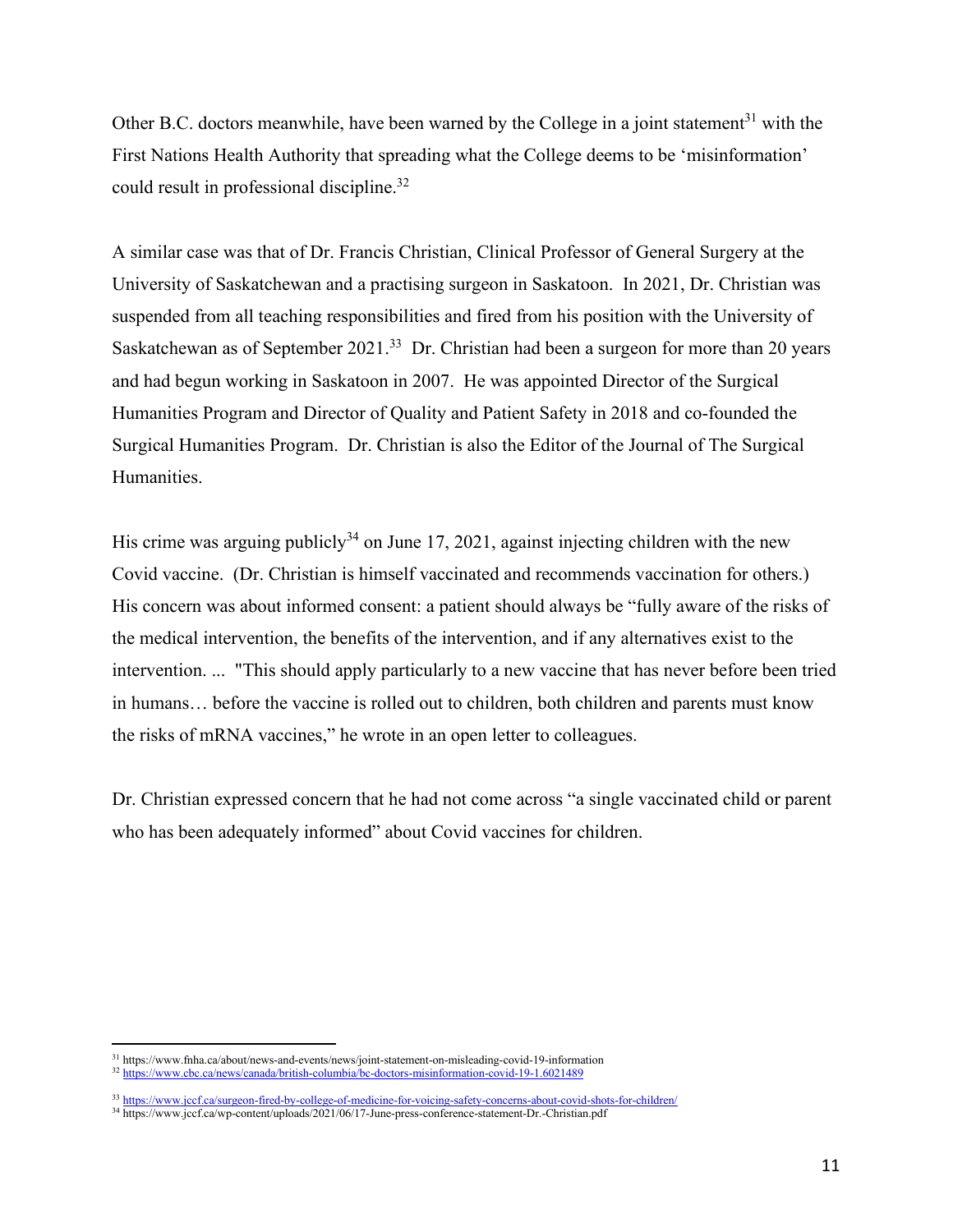#### **Worst cases – Freedoms of association and peaceful assembly**

Given that many people could make an intuitive link between countering an infectious disease and reducing contact between individuals, and given that non-pharmaceutical interventions (more commonly known as "lockdowns") were specifically recommended by expert opinion,  $35$ public health orders limiting person-to-person contact were to be expected. As the *Charter* recognizes, it is a matter of degree: Can government's limitation on the freedom of Canadians be justified demonstrably in a free and democratic society? The *Charter* requires politicians as well as unelected government officials (such as chief medical officers) to weigh the benefits and the harms of any policy that violates any *Charter* right or freedom. Yet no government in Canada, federal or provincial, has undertaken a thorough, detailed and comprehensive analysis of lockdown harms, in order to fulfill what the *Charter* requires of governments.

For example, the harm of lengthy school closures has yet to be fully tallied, including harm to children's education as well as harm to children's mental health. As of mid-2021, approximately 5.7 million Canadian children<sup>36</sup> had already been impacted by school closures. The same may be said of people told to stay at home. Even those able to work from home found the lack of social contact depressing. Those merely confined to their living quarters with no outlet for their social skills were at greater risk yet of declining mental health.<sup>37</sup> Also, deaths from unintentional substance poisoning, surged year-over-year<sup>38</sup> in younger demographics. As Statistics Canada reported in March 2022, "There is evidence the COVID-19 pandemic is contributing to the already deadly and ongoing national public health overdose crisis."<sup>39</sup>

In assessing violations of the *Charter's* freedom of assembly and association clauses, two provinces were prominent, Ontario and Quebec.

<sup>&</sup>lt;sup>35</sup> *Inter alia:* https://www.researchgate.net/publication/342182508 Report 9 Impact of non-pharmaceutical interventions NPIs to reduce COVID-19\_mortality\_and\_healthcare\_demand

<sup>36</sup> https://www150.statcan.gc.ca/n1/pub/71-607-x/71-607-x2021009-eng.htm , cited https://www.facetsjournal.com/doi/10.1139/facets-2021-0080 <sup>37</sup> Inter alia. https://www.camh.ca/-/media/files/pdfs---public-policy-submissions/covid-and-mh-policy-paper-pdf.pdf

<sup>38</sup>https://www150.statcan.gc.ca/t1/tbl1/en/cv!recreate.action?pid=1310015601&selectedNodeIds=4D8871,4D9008,4D9009,4D9010,4D9011,4D9012,4D90 13,4D9014,4D9015,4D9029,4D9030,4D9031,4D9032,4D9033,4D9034,4D9035,4D9036,4D9092,4D9501&checkedLevels=0D1,1D1,2D1,3D1,3D2&refP eriods=20160101,20200101&dimensionLayouts=layout2,layout2,layout2,layout3,layout2&vectorDisplay=false

<sup>&</sup>lt;sup>39</sup> https://health-infobase.canada.ca/substance-related-harms/opioids-stimulants/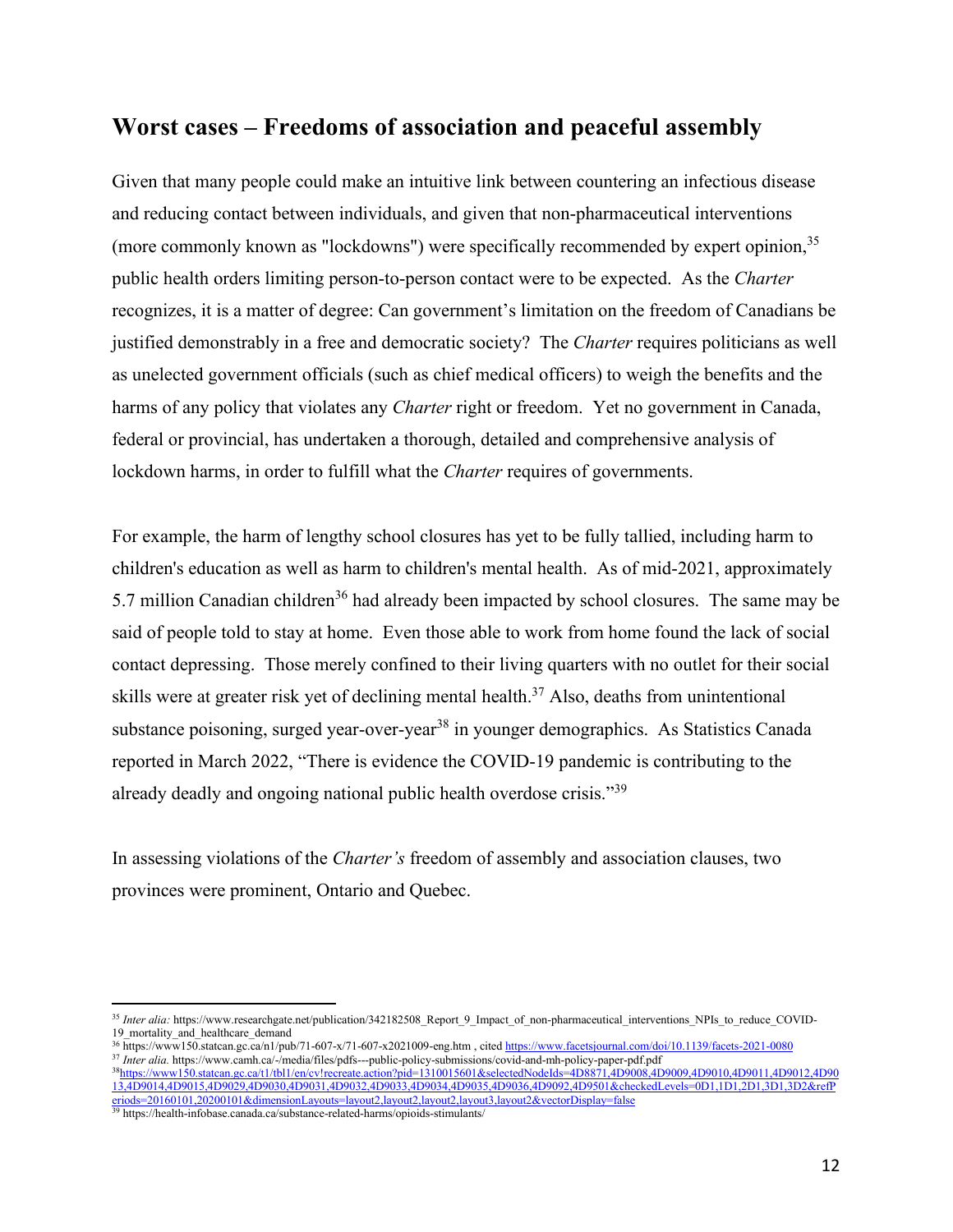Ontario was not the only province to issue stay-at-home orders, confining Ontarians to their homes except for very limited reasons.<sup>40</sup> What made Ontario unique was Premier Doug Ford's order<sup>41</sup> to the Ontario Provincial Police to enforce the order through random stops of pedestrians and motorists.42 Alarmingly, this Soviet-style intrusion slipped past whatever ideological barriers the province maintains in policy definition. The order was only withdrawn<sup>43</sup> after many police stated publicly that they would refuse to comply with it.

Once again however, it was Quebec that took *Charter* freedoms and trampled them more than other provinces. Twice, the province imposed overnight curfews from 8:00 p.m. to 5:00 a.m., the only province to do so. One curfew ran for 140 days. The state also enforced curfews: According to the *Policing the Pandemic Mapping Project* of the Canadian Civil Liberties Association, of the 10,000 tickets issued in Canada between April 1 and June 15 in 2020, two thirds were issued in Quebec. Of more than 46,000 Covid-related tickets issued in Quebec over two years, nearly half (22,500) were for curfew infractions.<sup>44</sup> Nearly 15,000 more were issued for gatherings in private residences, the second most common reason for issuing tickets.<sup>45</sup> Altogether, Quebec issued more than \$45 million in Covid-related tickets.<sup>46</sup>

#### **Worst cases – Freedom to move**

The right to go freely where one wishes, when one wishes, for whatever reason that one wishes, and without needing to notify government or seek permission from government, is comparable in weight to the freedoms of speech, conscience and religion. During the past two years of lockdowns, the Government of Canada was the first and arguably its greatest violator as Canadians returning home from abroad were made subject to mandatory quarantine at their own expense, in "quarantine hotels" also referred to as "prison hotels." Later the federal government made travel dependent upon having received two injections of the new Covid vaccines. In direct

<sup>&</sup>lt;sup>40</sup> "To seek medical treatment, purchase groceries, exercise and to perform work that could not be done at home https://news.ontario.ca/en/release/61192/ontario-strengthens-enforcement-of-stay-at-home-order#quickfacts

<sup>41</sup> https://news.ontario.ca/en/release/61192/ontario-strengthens-enforcement-of-stay-at-home-order

<sup>42</sup> https://globalnews.ca/news/7765412/covid-19-ontario-temporary-police-powers-carding/

<sup>43</sup> https://globalnews.ca/news/7765907/ontario-police-forces-new-covid-19-powers/

<sup>44</sup> https://beta.ctvnews.ca/local/montreal/2022/3/16/1\_5822172.amp.html

<sup>45</sup> *Ibid.*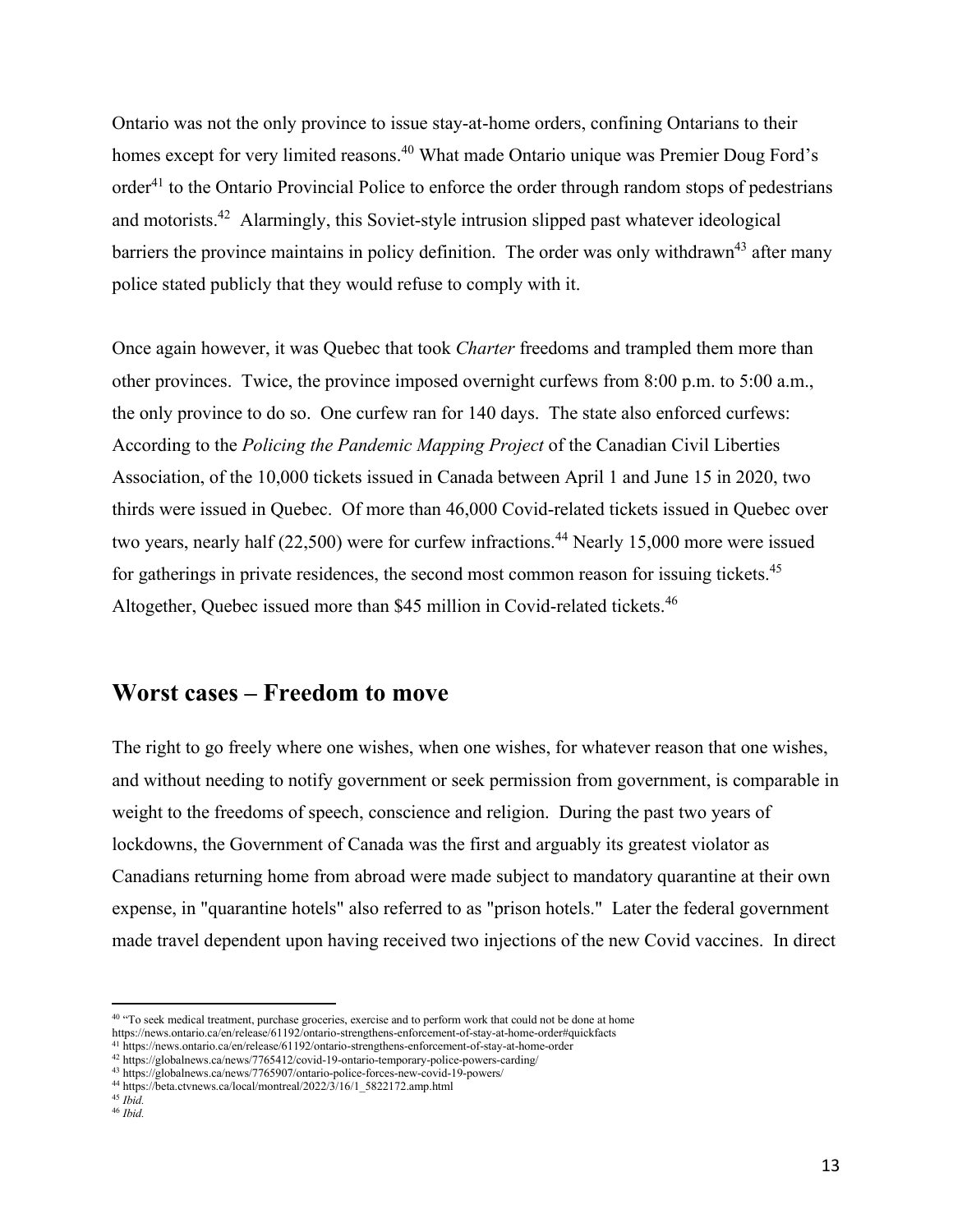violation of the *Charter*'s right to bodily autonomy, protected by the *Charter* section 7 right to life, liberty and security of the person, the federal government also mandated all federal employees and those of federally-regulated industries to be injected. Extending this mandatory vaccination to cross-border truckers in January 2022 precipitated a large, lengthy and peaceful protest that Ottawa used to declare a national emergency under the *Emergencies Act*. This led to Canadian banks suddenly freezing bank accounts without court order or court oversight, and unarmed peaceful protesters being trampled underfoot by police horses. In these respects alone, the Government of Canada stands as the single most egregious violator of Canadians' *Charter* freedoms.

However, the focus of this paper is on comparing Canada's provinces.

The four Atlantic provinces (Nova Scotia, New Brunswick, Prince Edward Island and Newfoundland and Labrador) established the so-called Atlantic Bubble. Within this bubble, residents were permitted to move freely. However, other Canadians were barred from entering these four provinces unless government determined the reason to be "essential." The RCMP set up roadblocks on the Trans-Canada Highway to enforce the exclusion. One could hardly imagine a more unambiguous violation of the *Charter* section 6 mobility rights to move freely within Canada. The impact was felt especially by those Canadians on the east coast accustomed to 'working away,' who could end up spending their entire furlough in some form of quarantine.

However, while the Atlantic provinces have between them a population of about 2.4 million,  $47$  of far more material significance were the border closures between Manitoba and Ontario, and between Ontario and Quebec. For two months in 2021, this arrangement infringed the movement rights of nearly two thirds of all Canadians.<sup>48</sup> The border was closed until June 16,  $2021<sup>49</sup>$  with police enforcement.<sup>50</sup> As with the Atlantic Bubble, the impact was arbitrary. Travel deemed "essential" by politicians was permitted, but border residents reported<sup>51</sup> significant inconvenience.

<sup>47</sup> https://worldpopulationreview.com/canadian-provinces

<sup>48</sup> https://globalnews.ca/news/7948023/quebec-ontario-border-reopening-june-16/

<sup>49</sup> https://globalnews.ca/news/7948023/quebec-ontario-border-reopening-june-16/

<sup>50</sup> https://www.youtube.com/watch?v=xMNqJAhAucQ

<sup>51</sup> https://www.pembrokeobserver.com/news/local-news/west-quebec-resident-frustrated-with-ontarios-covid-19-border-closure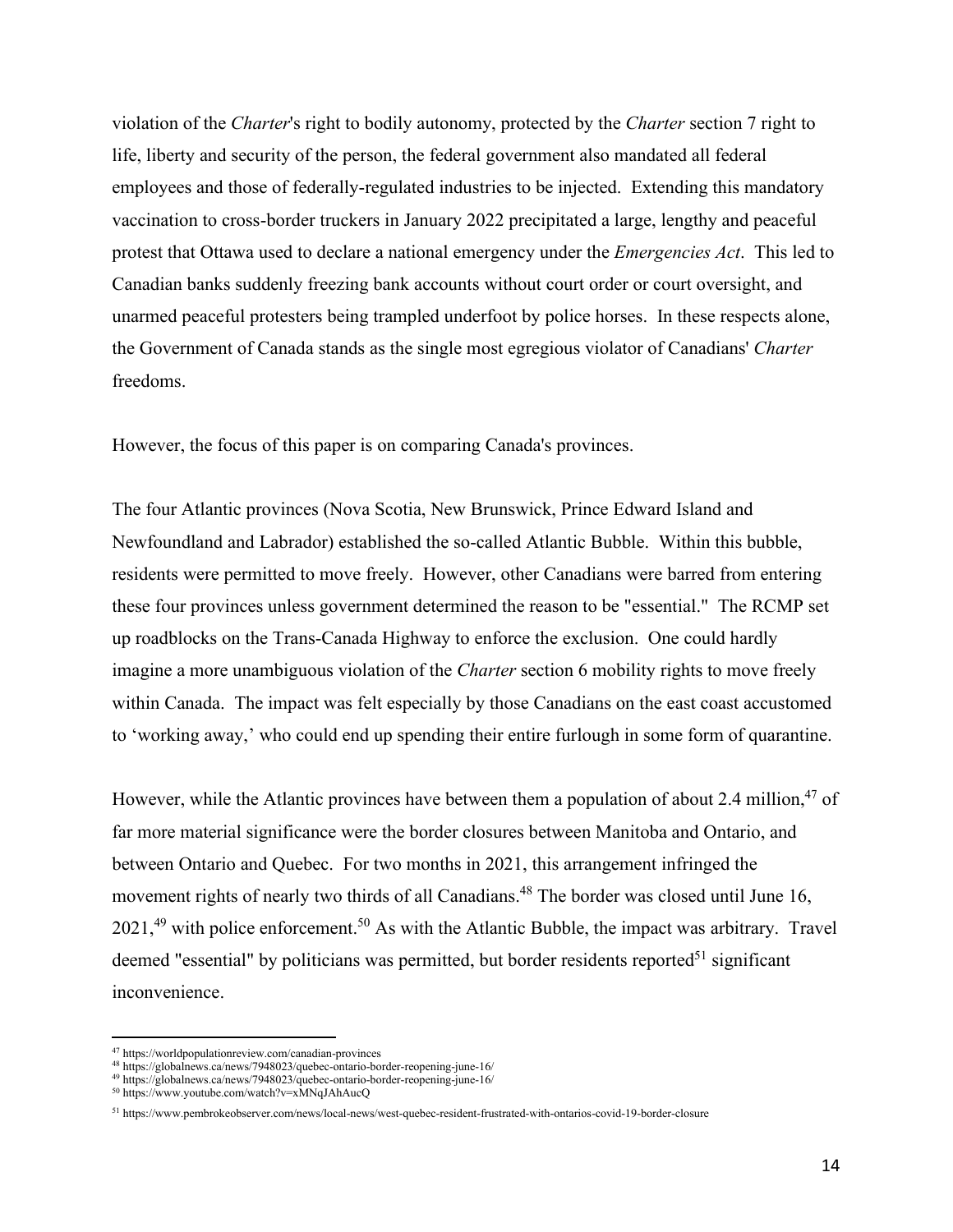# **Conclusion**

The governments of all provinces and the Government of Canada consistently violated Canadians' *Charter* rights from March of 2020 through to the 40th Anniversary of the *Charter* in April of 2022. As detailed in our recent review 'Two weeks to flatten curve, two years to flatten our freedoms',<sup>52</sup> as the pandemic went on, government approaches to the same virus remained uniformly unconstitutional but became increasingly dissimilar in scope and purpose, without obvious good reason. As a result of these widely differing provincial understandings of "the science," some Canadians suffered much more than others.

Between its curfews, border closures, cavalier treatment of religious sensitivities and outright hostility to unvaccinated Canadians, Quebec was easily the worst offender of freedoms guaranteed by the *Charter* and the worst place to live in Canada. In January of 2022, when approaching the two-year anniversary of the "two weeks to flatten the curve," Quebec's premier publicly discussed plans to fine unvaccinated Canadians and bar them from major retail outlets, including supermarkets.

B.C. also seriously violated religious freedom by keeping places of worship closed for 14 months. It also on occasion banned travel between its health regions, deploying the RCMP to ticket and send back travellers whose purpose was deemed non-essential. In Spring 2021 violators faced fines of up to \$575.53 Later in the year, B.C. 'strongly discouraged' 'nonessential travel,'<sup>54</sup> but did not enforce it with police action. B.C.'s Northern Health Region also, like Quebec, mandated that only the vaccinated could attend houses of worship.

Manitoba comes close to B.C. in the rank-ordering for second-worst abuser of *Charter* rights. Like B.C., Manitoba seriously infringed both religious freedom and mobility rights, closing all houses of worship from November 2020 to February 2021, and again in May of 2021. Although Manitoba never required vaccine passports to enter a house of worship, for two months in 2021 it joined Ontario and Quebec in mutually closing its provincial borders to supposedly "non-

<sup>52</sup> https://www.jccf.ca/wp-content/uploads/2022/03/2022-03-14-Two-years-to-flatten-our-freedoms.pdf

<sup>53</sup> https://www.cbc.ca/news/canada/british-columbia/bc-road-checks-travel-restrictions-1.6038352

<sup>54</sup> https://www.destinationbc.ca/newsletters/2020/11/COVID-19-bulletin-40.html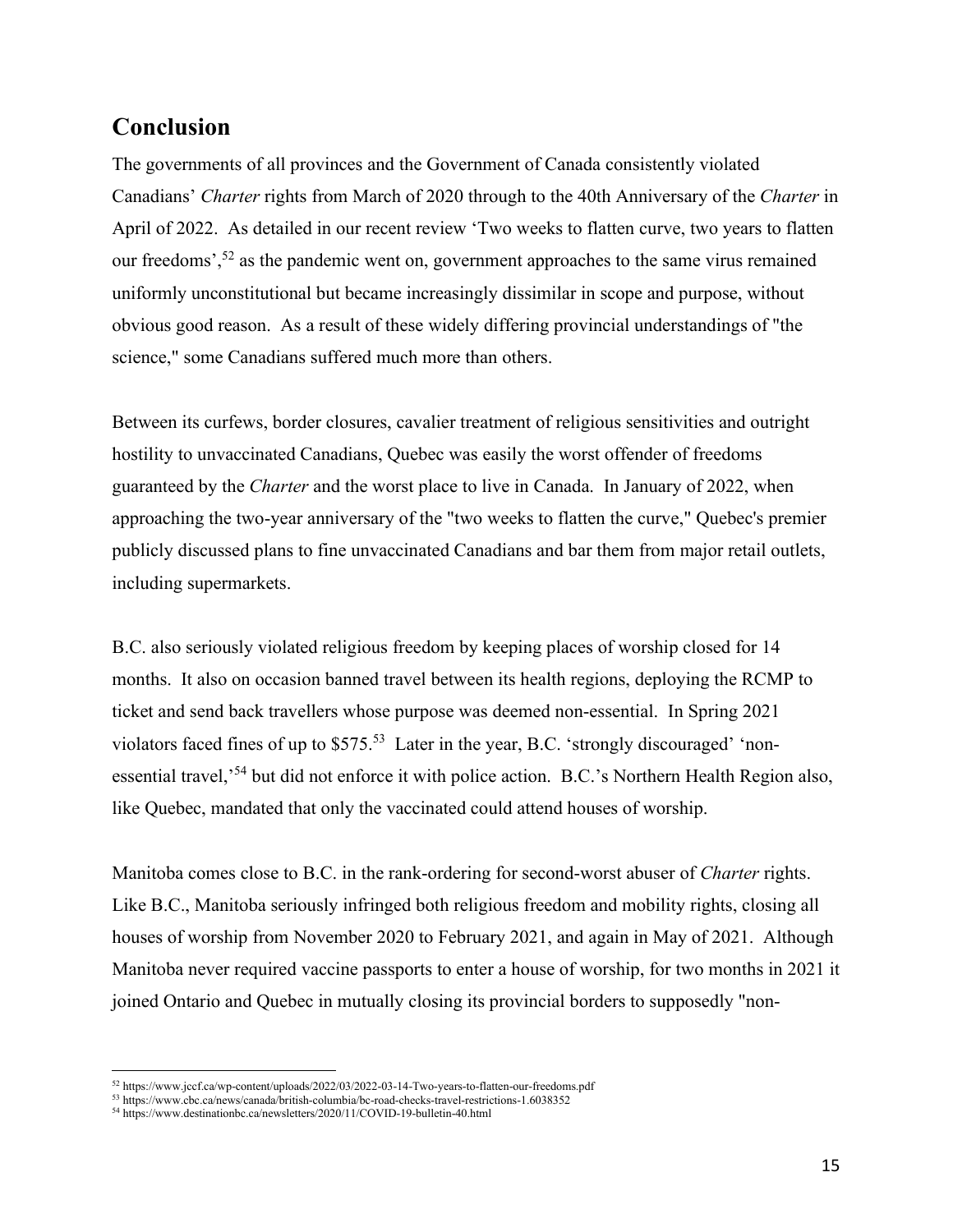essential" travel.<sup>55</sup> It was also in Manitoba that People's Party Leader Max Bernier was arrested and charged under Manitoba's Public Health Act for assembling in a gathering at an outdoor public place and for failing to self -isolate upon entering Manitoba. There were about 15 people at the open-air rally where Bernier was arrested, handcuffed and briefly detained.<sup>56</sup> A better billet than Quebec or B.C. from the perspective of rights violations, but not by much.

With more than a third of Canadians living there, Ontario comes close to defining an average Covid experience, both in the number of people affected by Covid and in where Ontario sits on the sliding scale of oppression in violating *Charter* rights and freedoms.

No province closed its schools for longer than did Ontario. <sup>57</sup> The *Charter* provides no right to in-person classroom education and teaching was provided online, so it would be hard to call this a *Charter* violation. So, while having the kids at home will be an abiding memory for Ontario parents, the province must be judged on its other violations. The mutual border closures with Manitoba and Quebec have already been noted as a clear violation of Canadians' *Charter* right to move. The province's most impactful *Charter* violations, however, were its stay-at-home orders.

Premier Ford's aborted order to the police to use random stops to interrogate people as to whether they had a "legitimate" reason to be driving their cars showed a stunning insensitivity to Canada's long-standing traditions as a free society. The province prosecuted and fined some pastors and congregations which defied public health orders, but did not jail anyone. Overall, Ontario was a middle-of-the-road Canadian Covid experience, but significantly more difficult for parents with small children, and even more so for those living in small accommodations.

Of all Canadians, those living in Alberta, Saskatchewan and the Maritime provinces faced fewer and less severe violations of their *Charter* rights and freedoms than Canadian residing in Quebec, B.C., Manitoba and Ontario.

<sup>55</sup> https://globalnews.ca/news/7947778/manitoba-border-with-ontario-set-to-reopen-

wednesday/#:~:text=The%20Manitoba%2FOntario%20border%20is,end%20just%20after%20midnight%20Wednesday.

<sup>56</sup> https://www.cbc.ca/news/canada/manitoba/maxime-bernier-manitoba-taken-into-custody-1.6062801

<sup>57</sup> https://ottawacitizen.com/news/local-news/study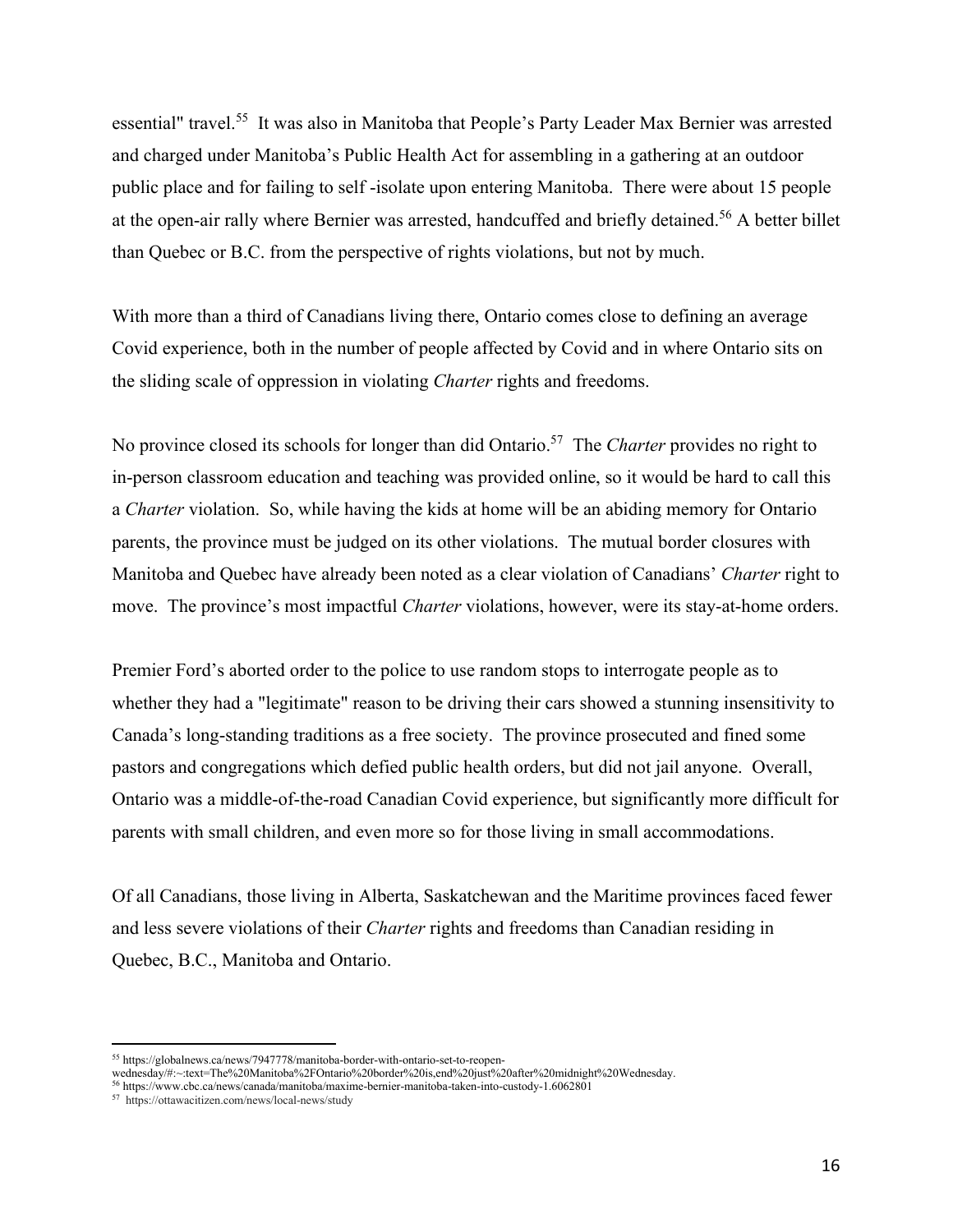Although the so-called 'Atlantic Bubble' of Nova Scotia, New Brunswick, Newfoundland and Labrador and Prince Edward Island was a gross infringement of Canadians' right to travel (and was burdensome to the many Canadians who 'worked away'), those within the Bubble experienced less government intrusion than residents of Quebec, Ontario or B.C. That is, Canadians on the east coast could at least travel within those four provinces without needing to self-isolate.<sup>58</sup>

Both Saskatchewan and Alberta echoed the policy responses of all other provinces, but their centre-right premiers seemed to be less committed to lockdowns, inclined to impose them later and lift them earlier. After the first wave in spring 2020 for example, Alberta lifted some restrictions in mid-May, barely two months after the pandemic had been declared. Albertans would not see a reimposition of significant restrictions until December of 2020, which came not long after Premier Kenney had publicly recognized and condemned some of the lockdown's harmful effects in November of 2020. Even then, Alberta's allowances for in-home gatherings (which banned elderly married parents from visiting their own adult children but allowed divorced or widowed single elderly parents to visit their own adult children) still compared favorably with restrictions in Quebec. Given the symbolism attached to masking, it is also indicative of the government's general approach that both the cities of Calgary and Edmonton made indoor masking compulsory during the summer of 2020, a requirement not mandated provincially until December. What were issued as stay-at-home orders in other provinces, were issued as recommendations in Alberta.

It is also notable that at a time when nearby British Columbia had closed houses of worship completely, both Alberta and Saskatchewan did not prohibit gatherings for in-person worship entirely.

We conclude that in a time of widespread *Charter* violations by all provincial governments, the rights of Canadians living in Alberta and Saskatchewan were the least breached during the two years of lockdowns. Only Alberta's egregious jailing of pastors accused of ignoring public

<sup>58</sup> The Atlantic Travel Bubble was established in July 2020, but broke up in November when cases of Covid started to rise in Nova Scotia and New Brunswick, and PEI withdrew.